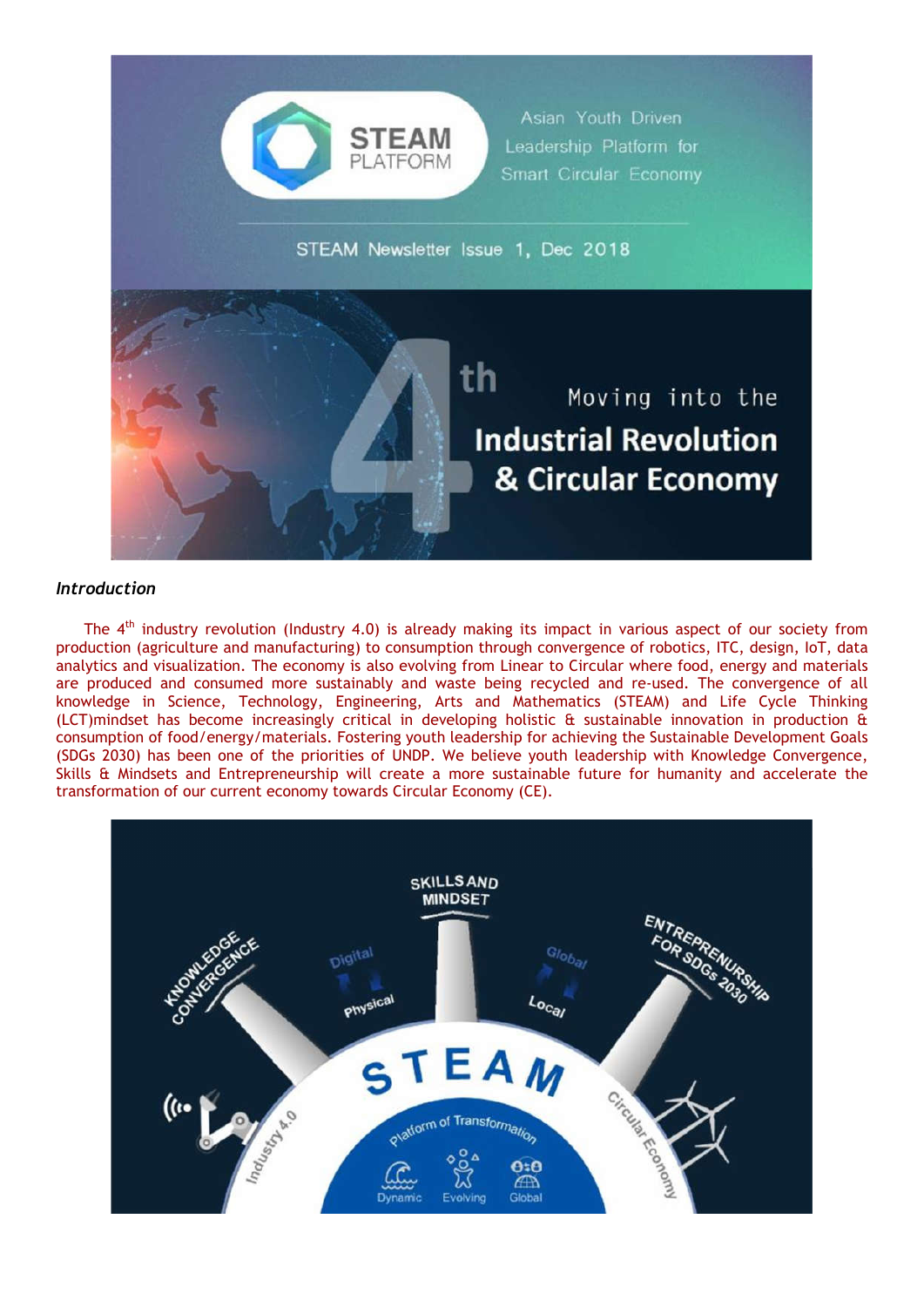Supported by King Mongkut's University of Technology Thonburi (KMUTT) in Bangkok, we created the STEAM Platform which has been piloted at KMUTT for 7 months where we have transformed over 50 young researchers including undergraduate & graduate students as well as young faculty members with knowledge in I4.0 and Circular Economy, LC/Critical thinking, Strategic Communication Skills and Entrepreneurship Practices. The STEAM Platform is currently exploring partnership with UNDP and ADB in knowledge sharing & capacity building in cocreating solutions for achieving SDGs 2030. We look forward to providing STEAM Platform for global partners in 2019 and together we will change the world!



- **b) Agroribot-making Agriculture Smarter and Reducing Agriculture Waste**
- **c) Sustainable Replacement of Antibiotics and Preservatives**
- **d) Environmental Friendly and Machinable Lead-free Brass**



**Smart Circular Economy Innovation Showcase: Smart & Sustainable Agriculture 4.0 - Asian Development Bank's 6th Asia Youth Forum 2018 (ADB-AYF2018), Incheon, South Korea, Aug. 8-12th, 2018**

KMUTT youth leadership team including undergraduate & graduate students from faculities of science, engineering and design as well as faculty members to communicate KMUTT research innovation on Industry 4.0. Watch STEAM video clip, click images below or visit KMUTT STEAM at Youtube.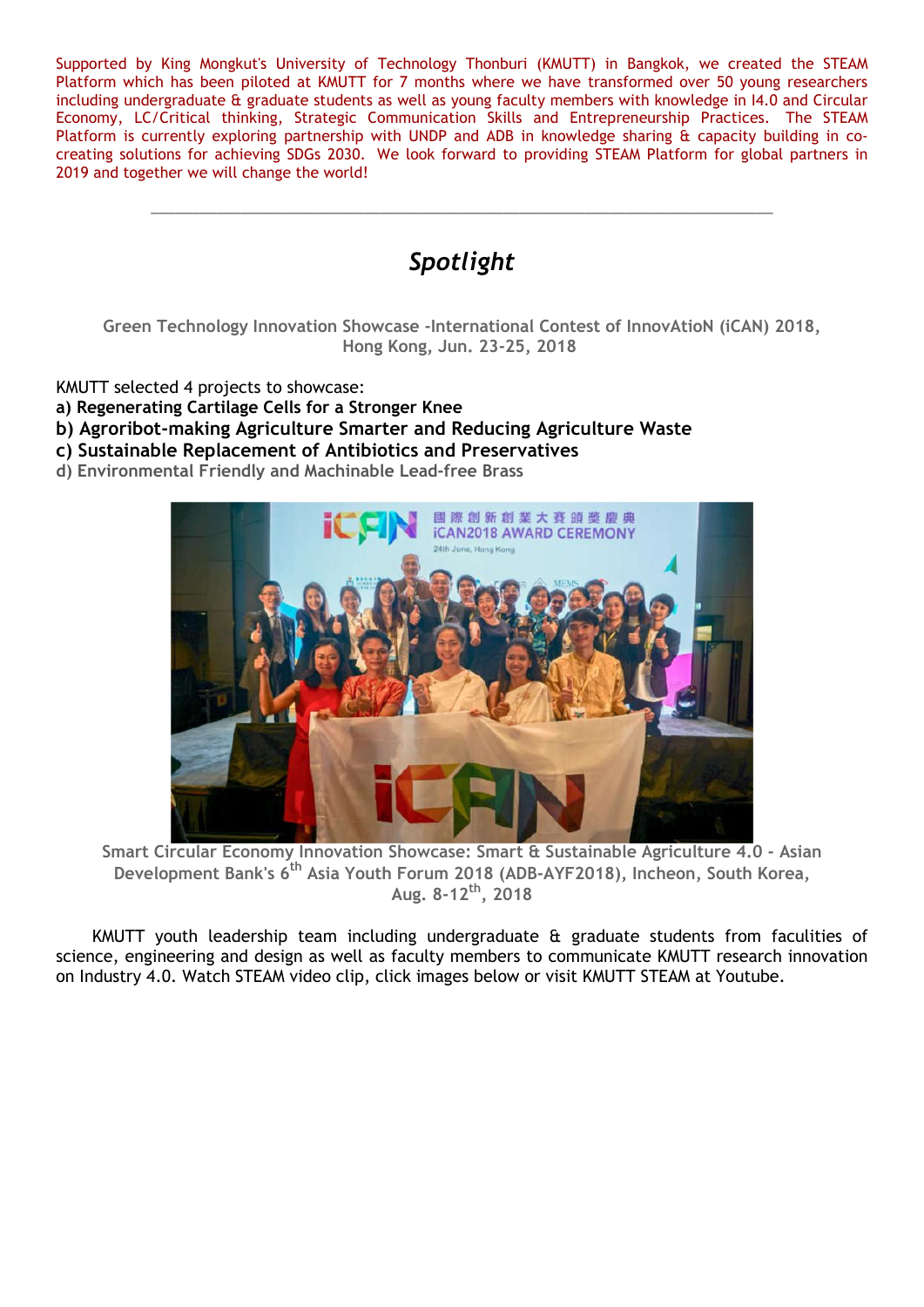

**Youth Leadership in Circular Economy- Workshop of KMUTT-ITA: Circular Economy and Advanced Materials, Oct. 30-31, 2018, Vienna, Austria**



**Inbound training and learning on Critical/Life Cycle Thinking Mindset, Communication and Leaderships**